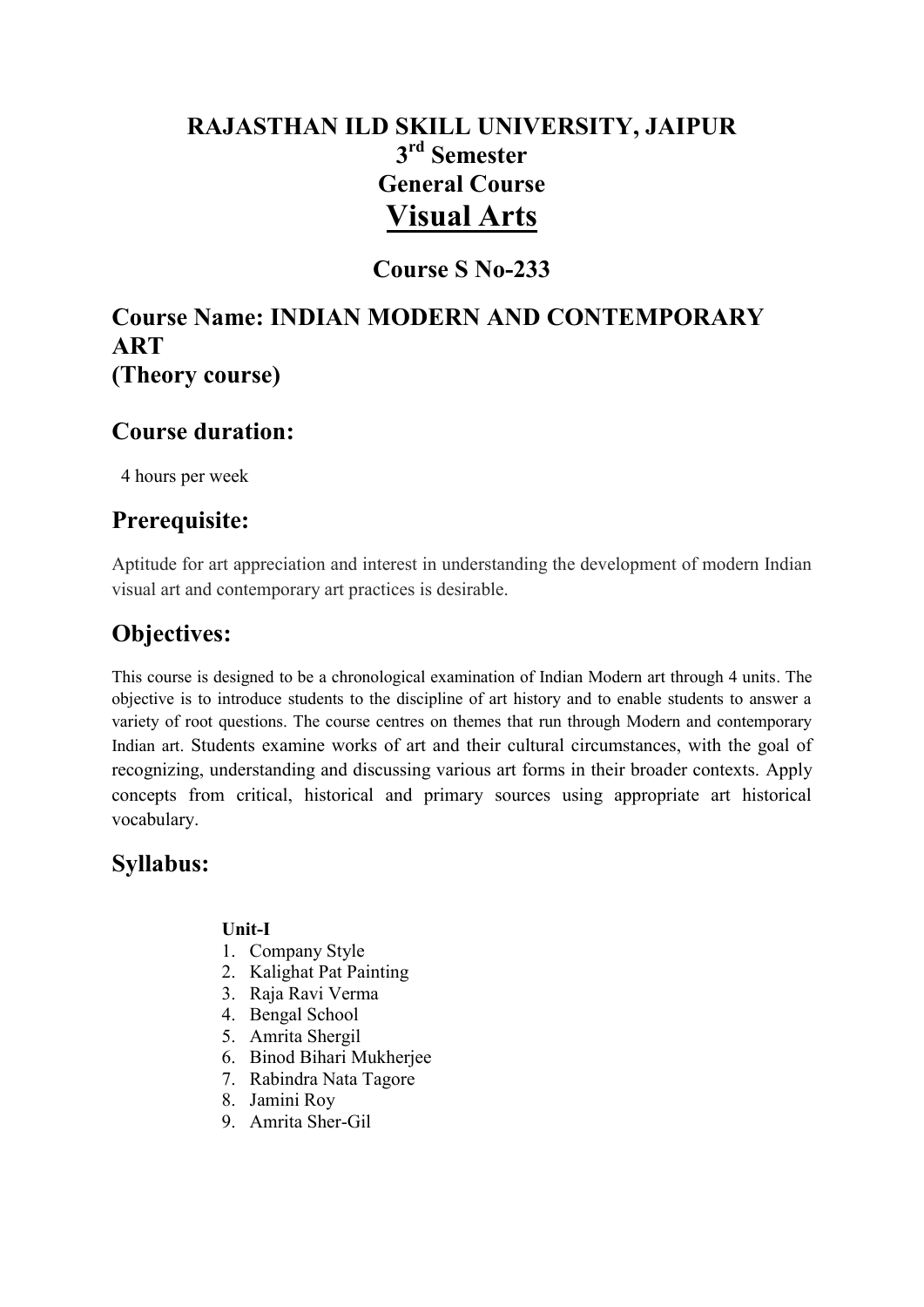#### **Unit-II**

Delhi Shilpi Chakra: Bhavash Sanyal, Siloza Mukherjee, Ram Kumar and others.

Culcutta Group : Nirodh Mazumdar, Rathin Mitra, Gopal Ghosh, Parithosh Sen

Bombay Progressive Art Group: Suza, Raza, M.F. Hussain, K.H. Ara, K.K.Hebbar

Madras School: K.C.S. Panikar

#### **Unit-III**

Individual contributions in Modern Indian Painting and Sculpture. K.G. Subramanyan, Bhupen Khakhar, Satish Gujral, N.S. Bendre, Palsikar Gaitonde, Akber Padmsee Krishna Khanna, Swaminathan, G.R. Santosh, Ram Gopal Vijayvargiya, Kripal Singh Shekhawat, Devi Prasad Rai Chaudhary, Ramkinker Baij, Pradosh Das Gupta, Dhanraj Bhagat, Sankho Chaudhary, Mohendra Pandya, Meera Mukharjee, P.V. Janki Ram, Balbir Singh Katt, Pilloo Puchkanwalla, Raghav Kaneria, Somnath Hore,

#### **Unit- IV**

Contributions of contemporary artists such as

 Jogen Chaudhary, Nalini Malani, Aparna Kaur, Ghulam Mohammed Sheikh, Laxma Goud, Vivan Sundaram, Atul Dodiya, Surendran Nair, Sudhir PatwardhaN, Kanayi Kunhiraman, N. N. Rimzon, Sheela Gowda, Subodh Gupta,

### **Scheme of Examination:**

- **A. Submission:** Internal assessments shall be made by the concerned teacher based on written assignments or internal examinations conducted periodically throughout the semester.
- **B. End semester examination:** There shall be a written examination of duration 3 hours carrying maximum of 100 marks.

The question paper shall be in 3 sections and all the three sections are compulsory.

#### **Section-A:**

- 1. Consist of 10 objective type Questions (multiple choice/ Fill in the blank/ one word answer/ true or false/ Match the items) carrying 2 mark each
- 2. There shall be minimum 2 questions from each unit of the syllabus.
- 3. All questions are compulsory.  $10x2=20$